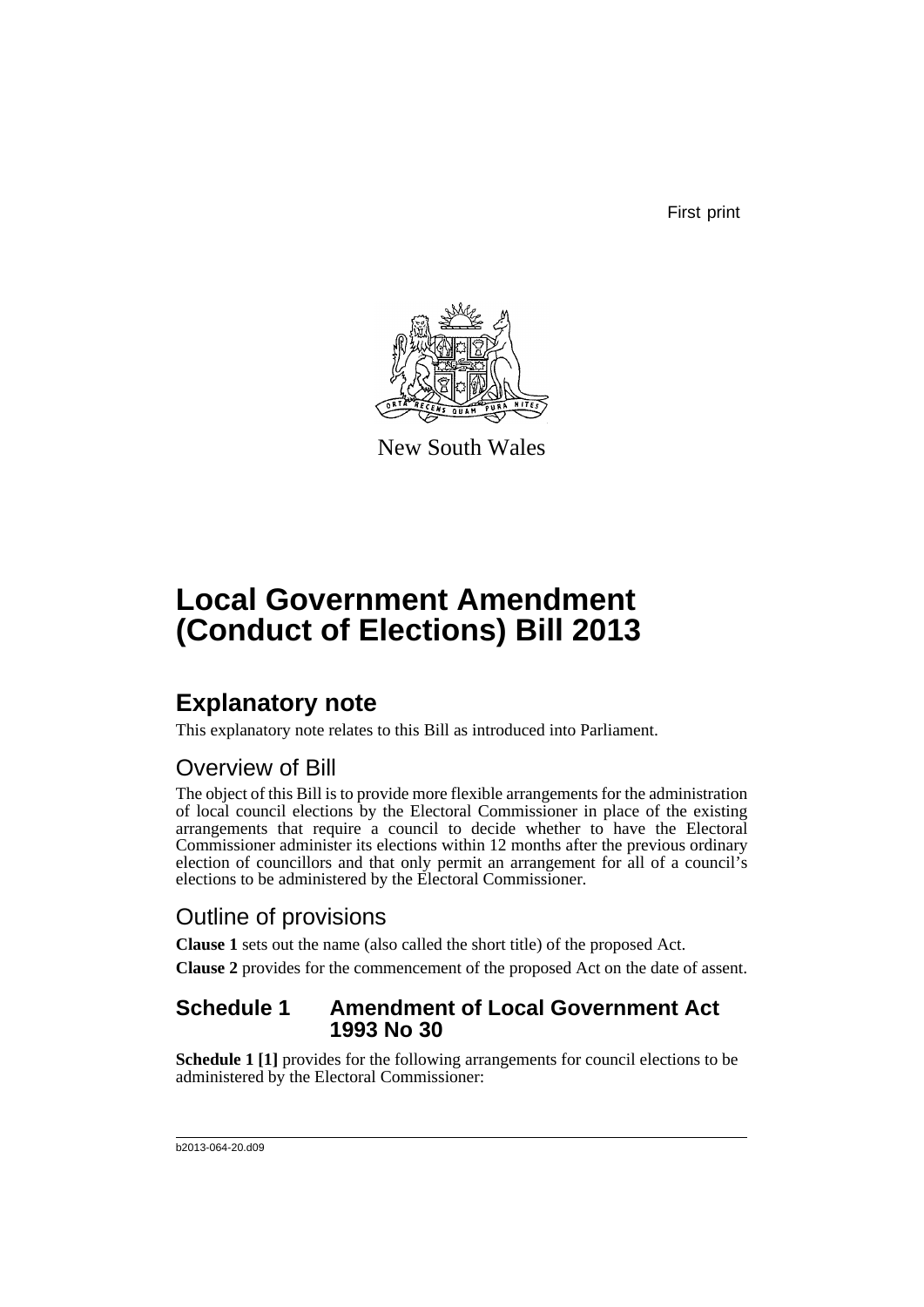Explanatory note

- (a) a council will be able to enter into an arrangement for all of its elections to be administered by the Electoral Commissioner but such an arrangement must be entered into no later than 15 months before the next ordinary election and the council resolution to authorise such an arrangement must be passed at least 18 months before the next ordinary election,
- (b) a council will be able to enter into an arrangement at any time for a particular election (other than an ordinary election) to be administered by the Electoral Commissioner,
- (c) a council will be able to enter into an arrangement for an ordinary election to be administered by the Electoral Commissioner less than 15 months before the election but only if the Electoral Commissioner is satisfied that there are exceptional circumstances that make it necessary or desirable for the election to be administered by the Electoral Commissioner,
- (d) an arrangement for all of a council's elections to be administered by the Electoral Commissioner can be terminated by the Electoral Commissioner or the council after the next ordinary election and will be terminated automatically 18 months before the next ordinary election after that,
- (e) the first election for an area after its constitution will be administered by the Electoral Commissioner.

**Schedule 1 [2]** omits a transitional provision that will be made redundant by the proposed amendments.

**Schedule 1 [3]** inserts a transitional provision that will terminate existing contracts or arrangements for the Electoral Commissioner to administer a council's elections (with termination being delayed until after any pending election for which the Electoral Commissioner has already begun to make preparations).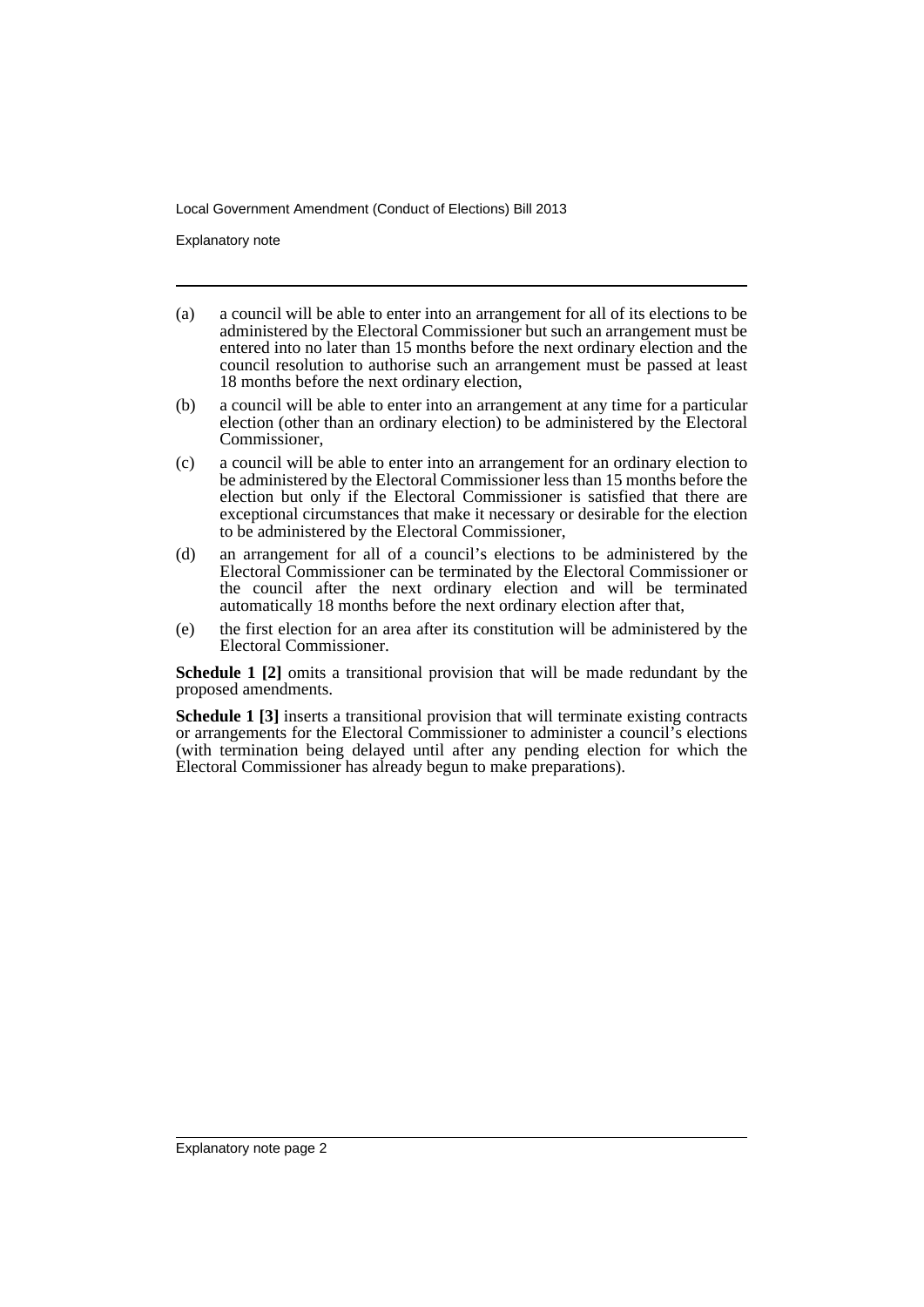First print



New South Wales

# **Local Government Amendment (Conduct of Elections) Bill 2013**

## **Contents**

|                                                         | Page |
|---------------------------------------------------------|------|
| Name of Act                                             |      |
| 2 Commencement                                          |      |
| Schedule 1 Amendment of Local Government Act 1993 No 30 | 3    |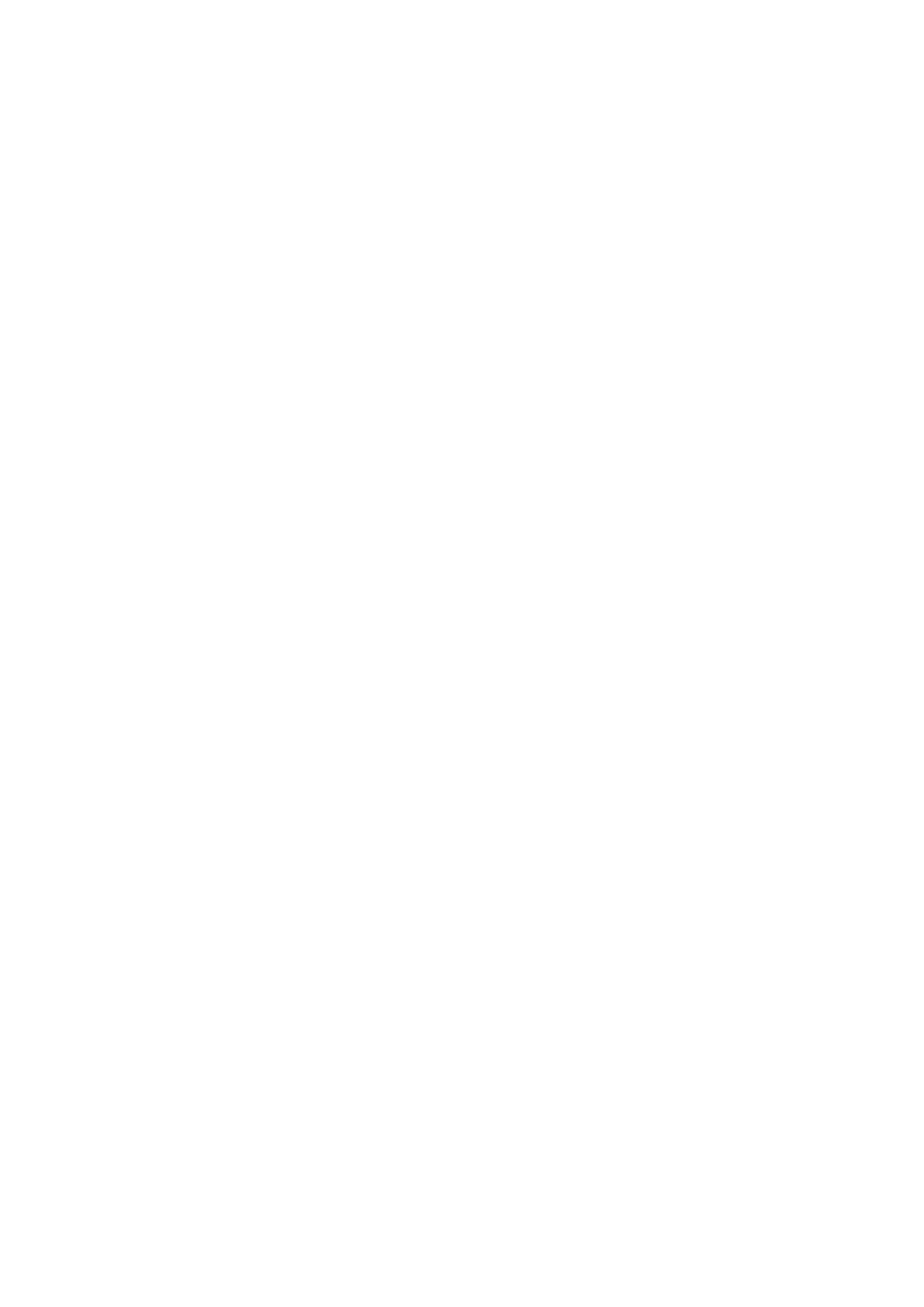

New South Wales

# **Local Government Amendment (Conduct of Elections) Bill 2013**

No , 2013

### **A Bill for**

An Act to amend the *Local Government Act 1993* to make further provision for the administration of council elections by the Electoral Commissioner.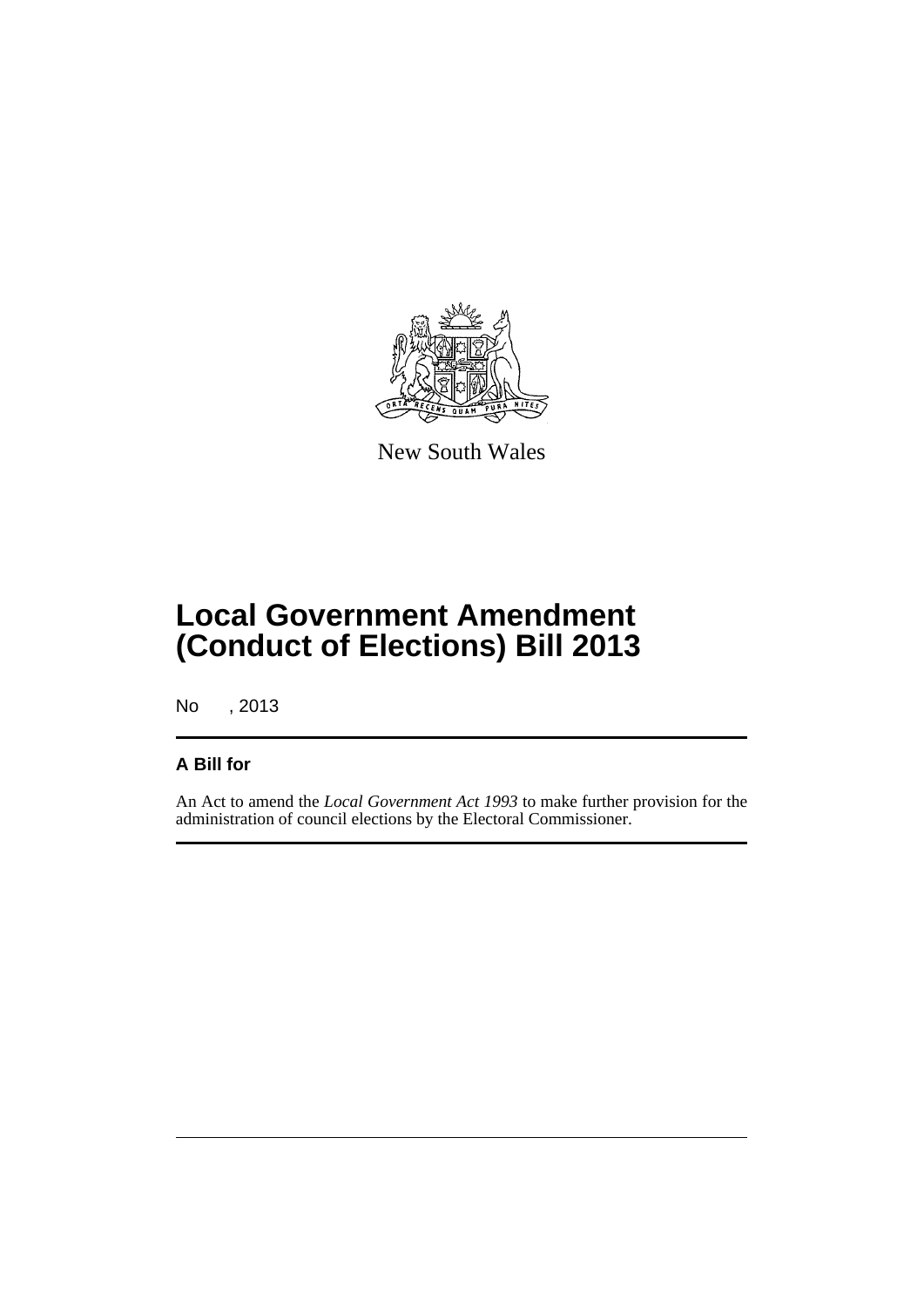<span id="page-5-1"></span><span id="page-5-0"></span>

| The Legislature of New South Wales enacts:                                            |               |
|---------------------------------------------------------------------------------------|---------------|
| Name of Act                                                                           | $\mathcal{P}$ |
| This Act is the <i>Local Government Amendment (Conduct of Elections)</i><br>Act 2013. | 3<br>4        |
| <b>Commencement</b>                                                                   | 5             |
| This Act commences on the date of assent to this Act.                                 | 6             |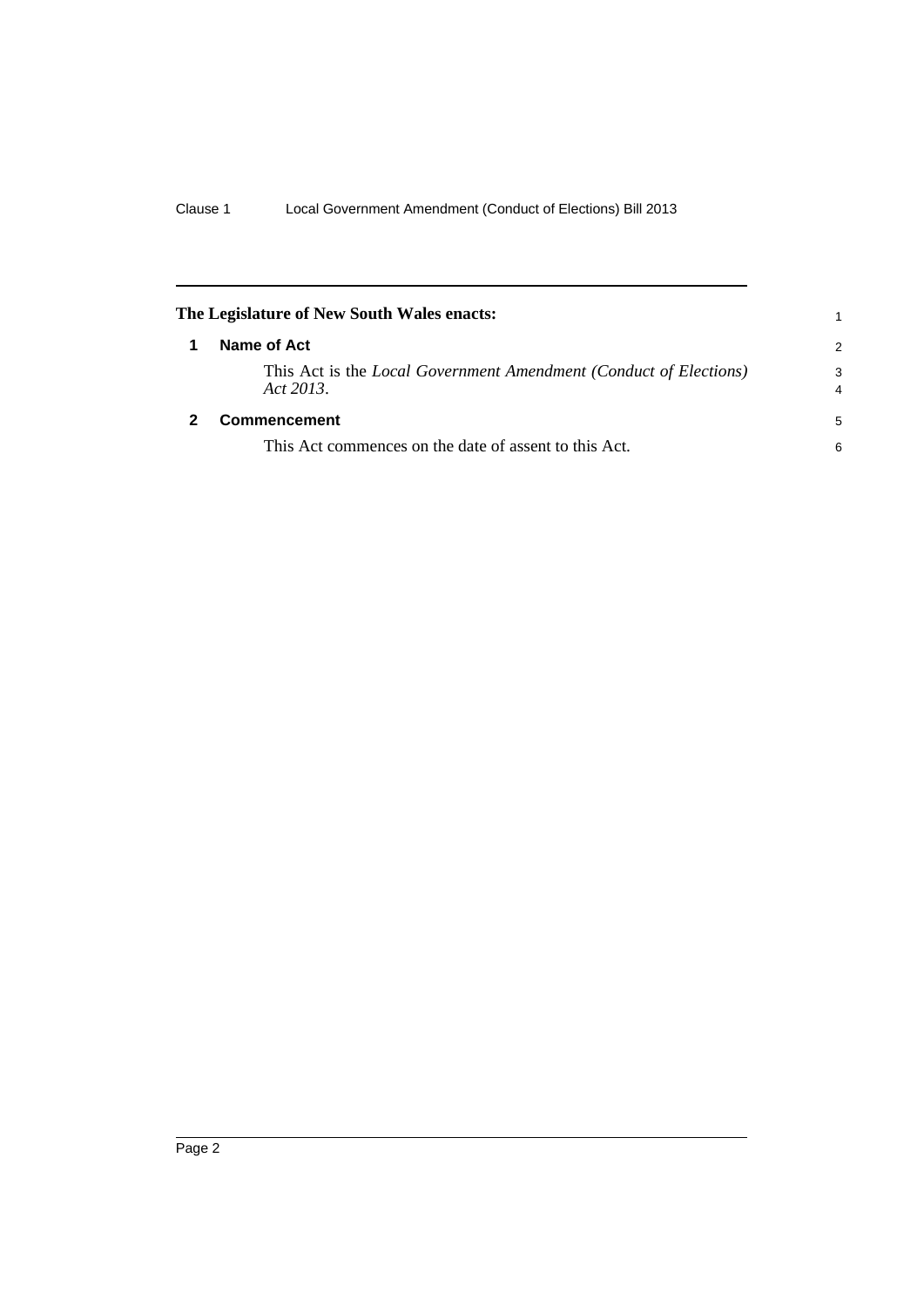Amendment of Local Government Act 1993 No 30 Schedule 1

1  $\mathfrak{p}$ 

 $\overline{a}$ 4

#### <span id="page-6-0"></span>**Schedule 1 Amendment of Local Government Act 1993 No 30**

#### **[1] Section 296**

Omit the section. Insert instead:

#### **296 How elections are to be administered**

(1) Elections for the purposes of this Chapter are to be administered by the general manager of the council concerned, except as provided by this section.

**Note.** Section 18 provides that certain provisions of this Act (relating to the conduct of elections) apply to council polls and constitutional referendums, with such modifications as may be necessary, in the same way as they apply to elections.

- (2) A council can enter into an arrangement (an *election arrangement*) with the Electoral Commissioner, by contract or otherwise, for the Electoral Commissioner to administer elections of the council as provided by this section. If such an arrangement is entered into, the Electoral Commissioner is to administer elections of the council in accordance with the arrangement.
- (3) An election arrangement for the Electoral Commissioner to administer all elections of a council can be entered into if:
	- (a) the council resolves at least 18 months before the next ordinary election of councillors that such an arrangement is to be entered into, and
	- (b) the arrangement is entered into no later than 15 months before the next ordinary election of councillors.
- (4) An election arrangement for the Electoral Commissioner to administer a particular election of a council (other than an ordinary election of councillors) can be entered into at any time if the council has resolved that an election arrangement for the election is to be entered into.
- (5) An election arrangement for the Electoral Commissioner to administer an ordinary election of councillors can be entered into less than 15 months before the election if:
	- (a) the council has resolved that an election arrangement for the election is to be entered into, and
	- (b) the Electoral Commissioner is satisfied that there are exceptional circumstances that make it necessary or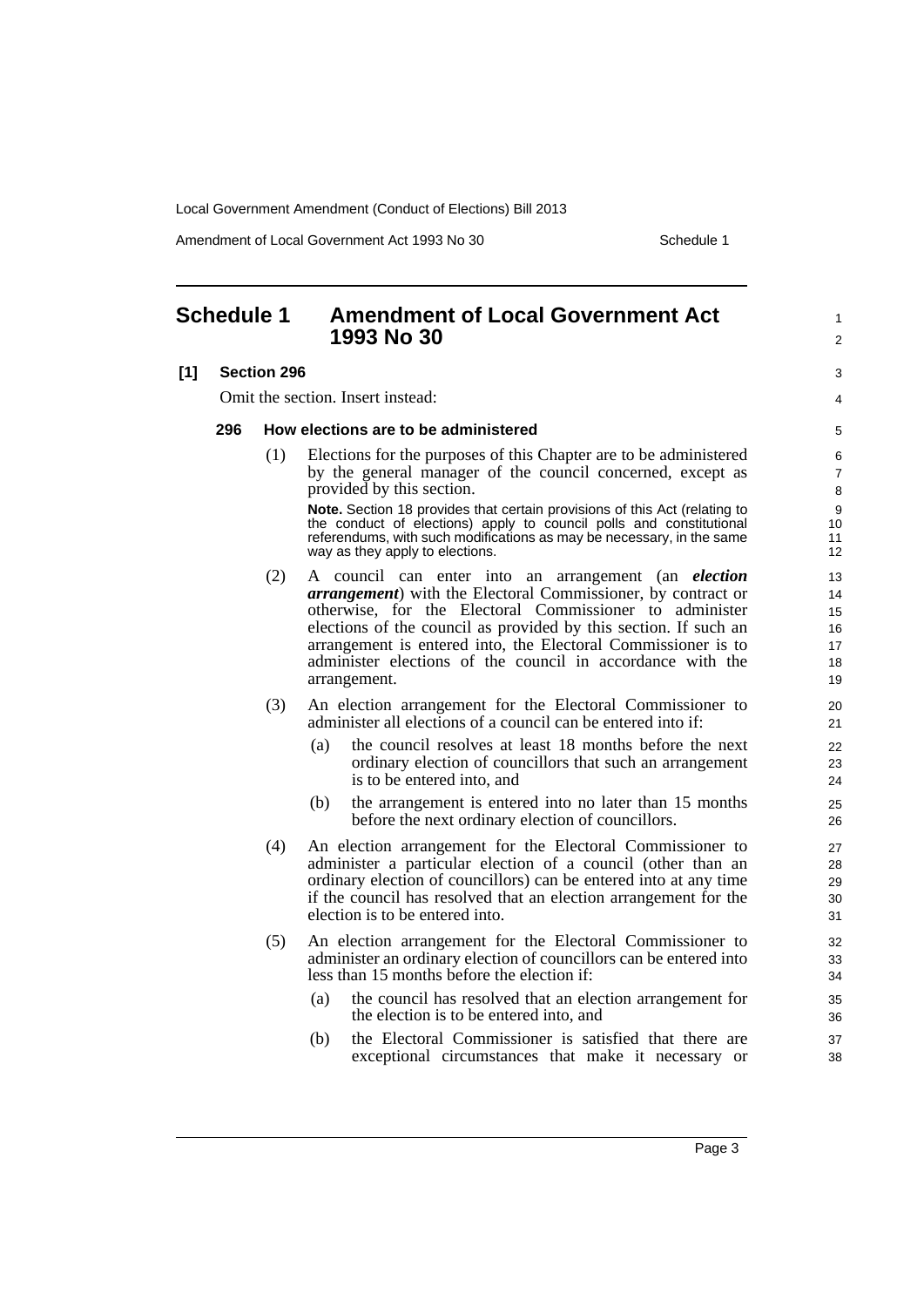Schedule 1 Amendment of Local Government Act 1993 No 30

desirable for the election to be administered by the Electoral Commissioner.

1

|       |                   | Electoral Commissioner.                                                                                                                                                                                                                                                                                                                                                                                                                                                                            | $\overline{c}$                                               |
|-------|-------------------|----------------------------------------------------------------------------------------------------------------------------------------------------------------------------------------------------------------------------------------------------------------------------------------------------------------------------------------------------------------------------------------------------------------------------------------------------------------------------------------------------|--------------------------------------------------------------|
|       | (6)               | An election arrangement for the Electoral Commissioner to<br>administer all elections of a council can be terminated by the<br>council or the Electoral Commissioner at any time after the next<br>ordinary election of councillors (by giving written notice of<br>termination). If the arrangement is not terminated by either party<br>after an ordinary election of councillors, the arrangement is<br>automatically terminated 18 months before the next ordinary<br>election of councillors. | 3<br>4<br>$\mathbf 5$<br>6<br>$\overline{7}$<br>8<br>9<br>10 |
|       | (7)               | The Electoral Commissioner is to administer the first election for<br>an area after its constitution. Expenses incurred by the Electoral<br>Commissioner (including the remuneration of election officials)<br>in connection with such an election are to be met by the council<br>and are recoverable from the council as a debt owed to the<br>Electoral Commissioner.                                                                                                                           | 11<br>$12 \overline{ }$<br>13<br>14<br>15<br>16              |
|       | (8)               | This section does not apply to an election of the mayor or a<br>deputy mayor by councillors.                                                                                                                                                                                                                                                                                                                                                                                                       | 17<br>18                                                     |
| [2]   |                   | Schedule 8 Savings, transitional and other provisions consequent on<br>the enactment of other Acts                                                                                                                                                                                                                                                                                                                                                                                                 | 19<br>20                                                     |
|       | Omit clause 102A. |                                                                                                                                                                                                                                                                                                                                                                                                                                                                                                    | 21                                                           |
| $[3]$ | Schedule 8        |                                                                                                                                                                                                                                                                                                                                                                                                                                                                                                    | 22                                                           |
|       |                   | Insert at the end of the Schedule with appropriate Part and clause numbering:                                                                                                                                                                                                                                                                                                                                                                                                                      | 23                                                           |
|       | <b>Part</b>       | Provisions consequent on enactment of<br><b>Local Government Amendment (Conduct</b><br>of Elections) Act 2013                                                                                                                                                                                                                                                                                                                                                                                      | 24<br>25<br>26                                               |
|       |                   | Existing arrangements for elections to be administered by<br><b>Electoral Commissioner</b>                                                                                                                                                                                                                                                                                                                                                                                                         | 27<br>28                                                     |
|       | (1)               | A contract or arrangement with the Electoral Commissioner in<br>force under section 296 immediately before the commencement<br>of this clause is terminated as follows:                                                                                                                                                                                                                                                                                                                            | 29<br>30<br>31                                               |
|       |                   | (a)<br>the contract or arrangement is terminated on the<br>commencement of this clause unless paragraph (b) applies,                                                                                                                                                                                                                                                                                                                                                                               | 32<br>33                                                     |
|       |                   | if an election is pending under the contract or arrangement<br>(b)<br>on the commencement of this clause, the contract or<br>arrangement is terminated on the conclusion of that<br>election.                                                                                                                                                                                                                                                                                                      | 34<br>35<br>36<br>37                                         |